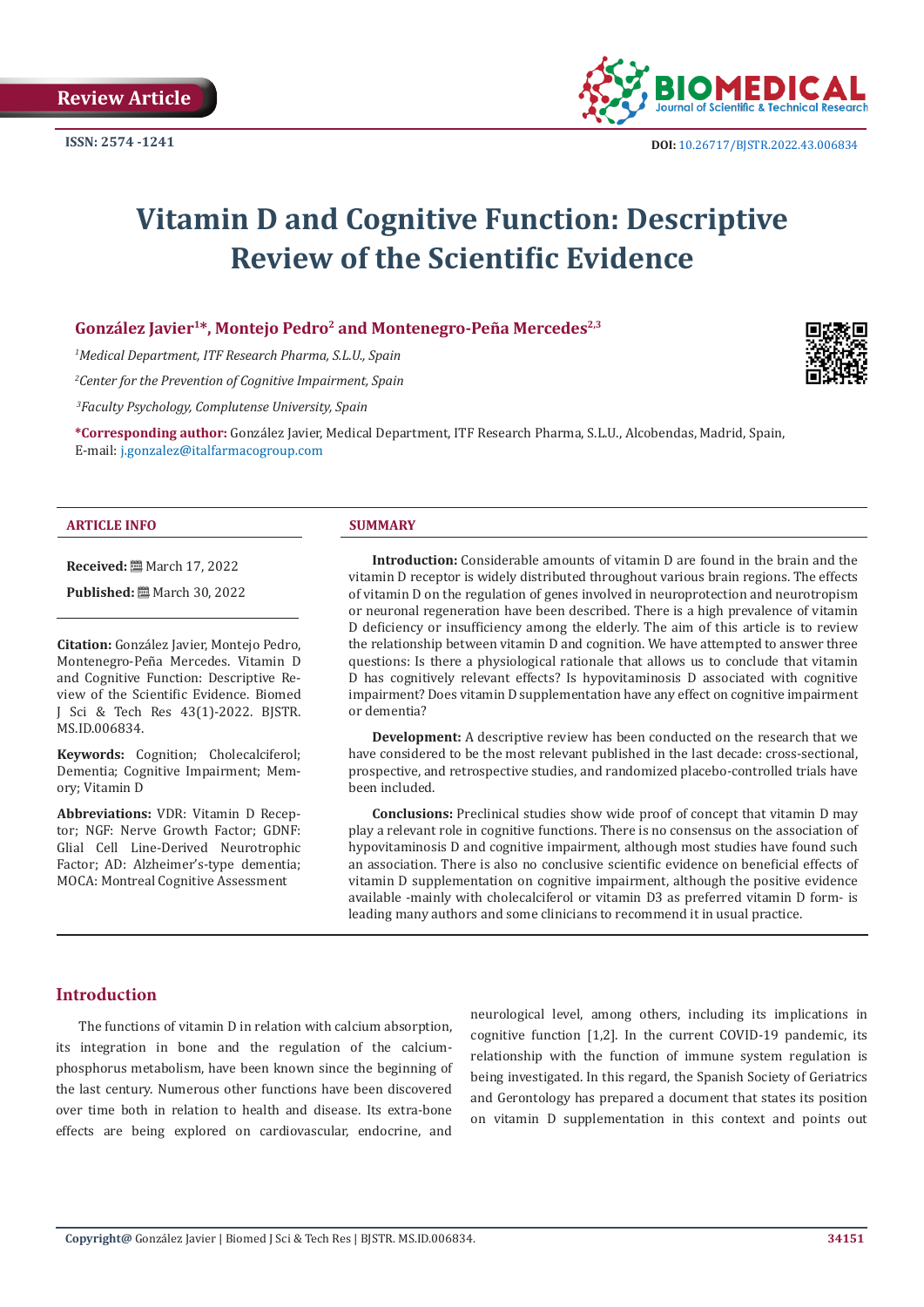several recommendations [3]. Vitamin D is found in nature in two physiological forms: ergocalciferol (vitamin D2), from mainly vegetal origin, and cholecalciferol (vitamin  $D_{3}$ ) from animal origin. Most vitamin D in the form of vitamin D3 is synthesized in the skin by ultraviolet rays from 7-dehydrocholesterol; only a small part is obtained from food. The major circulating form of vitamin D is 25(OH)D (calcidiol or calcifediol), which is the metabolite tested in plasma to assess vitamin D status, although the most active form is 1,25(OH)D (calcitriol or hormone D). The most recommended form of supplementation is cholecalciferol or vitamin  $D_3^{\dagger}$  [1].

In recent years, concern about vitamin D in relation to the elderly is growing in our society; the study of its blood concentration levels has been incorporated into many routine tests and vitamin D prescription is growing significantly, given the high detected prevalence of insufficiency or clear deficiency. There are also studies connecting hypovitaminosis D to cognitive impairment, particularly of neuro-degenerative type. Because of these facts we have considered performing a review of vitamin D and its implications on cognitive performance and its impairment. Since there are updated systematic reviews on the subject, cited in the text, we carried out a descriptive review whose objectives were to answer several relevant questions: Is there any data that would allow us to conclude that vitamin D has cognitive effects? Is hypovitaminosis D associated with cognitive impairment? Does vitamin D supplementation have any effect on cognitive impairment or dementia?

# **Development**

# **Materials and Methods**

The review conducted on the role of vitamin D in the management of cognitive impairment is descriptive, not systematic. We have used the PubMed/MEDLINE, EMBASE and Psych INFO databases to identify the most relevant study publications, establishing as search criteria the terms: vitamin D, cholecalciferol, calcifediol and vitamin D3, and crossing them with cognitive function, cognitive decline, cognitive impairment, dementia, and Alzheimer' s disease. The following inclusion criteria have been considered for article selection: studies published from 2010 up to August 2021 in Spanish or English; epidemiological studies (both prospective, retrospective, or cross-sectional) and interventional clinical trials with vitamin D (open-label or controlled); variable (but mentioned) follow-up time; young and elderly population; diagnosis of healthy ageing, mild cognitive impairment and/or dementia; clinical trials which specific vitamin D supplementation dosage. The exclusion criteria were articles outside the specified period of time or that not mentioning relevant parameters to be compared (sample size, follow-up, assessment tests, or dose of vitamin D supplemented).

#### **Results**

#### **Rationale of Vitamin D in Cognitive Impairment:**

**Vitamin D and Brain:** Considerable amounts of vitamin D are in the brain since vitamin D can cross the blood-brain barrier, passively diffusing and binding to Vitamin D Receptor (VDR). VDR is widely spread in neurons, astrocytes, microglia of the hippocampus, orbitofrontal cortex, cingulate area, amygdala, and thalamus. These brain areas are all well-known for their relevant role in learning, memory, and other cognitive functions. It is known 1,25(OH)D-VDR coupling modulates the gene expression of neurons, astrocytes, and microglia [4]. In these cells, there are hydroxylases that can synthesize and catabolize both 25(OH)D (or calcidiol) and 1,25(OH) D (calcitriol or hormone D). Both calcidiol and calcitriol can act in a paracrine and autocrine manner by regulating different functions of these brain cells through gene modulation [5].

Vitamin D exerts its effect through genomic and non-genomic pathways. Genomics is performed through the VDR receptor which is a member of the nuclear transcription factor family, thus influencing gene transcription and regulating the expression of more than 900 genes [6]. Due to positioning in DNA, it is also involved in the expression of numerous protein complexes throughout the body, including the brain. Its effects through nongenomic pathways are like the ones of other steroid hormones. It has fast actions mainly through VDR and also through an associated protein (the disulfide isomerase of A-Pdia3 family). In this way it influences the modulation of adenylate cyclase, phospholipase C, protein kinases (among others, calmodulin) and participates in the phosphorylation of cellular proteins. It also promotes the intracellular release of calcium, and it is known that high levels of calcium produce neurotoxicity associated to cognitive impairment; several calcium-binding proteins are regulated by vitamin D: calbindin, parvalbumin and calretinin [7]. In this sense, Eyles, et al. [8] have mapped out the presence of metabolites of vitamin D in the brain, as well as its enzymes and VDR, indicating that vitamin D acts as a neurosteroid in processes related to learning and memory. These genomic and non-genomic actions are the basis for their effects on neurocognition (see Figure 1).

**Vitamin D and Neurotransmission:** In *in vitro* and preclinical research models, vitamin D has been shown to be involved in the gene expression of neurotransmitters such as acetylcholine, dopamine, serotonin, and gamma butyric acid, and may reduce the hyperphosphorylation of the tau protein, attenuating the neuronal death process [9]. Vitamin D has neuroprotective effects by decreasing the neurotoxic glutamatergic hyperactivity and the positive regulation of the expression of genes involved in the formation of new synapses in the hippocampus [10], as well as genes involved in neuronal myelination [11].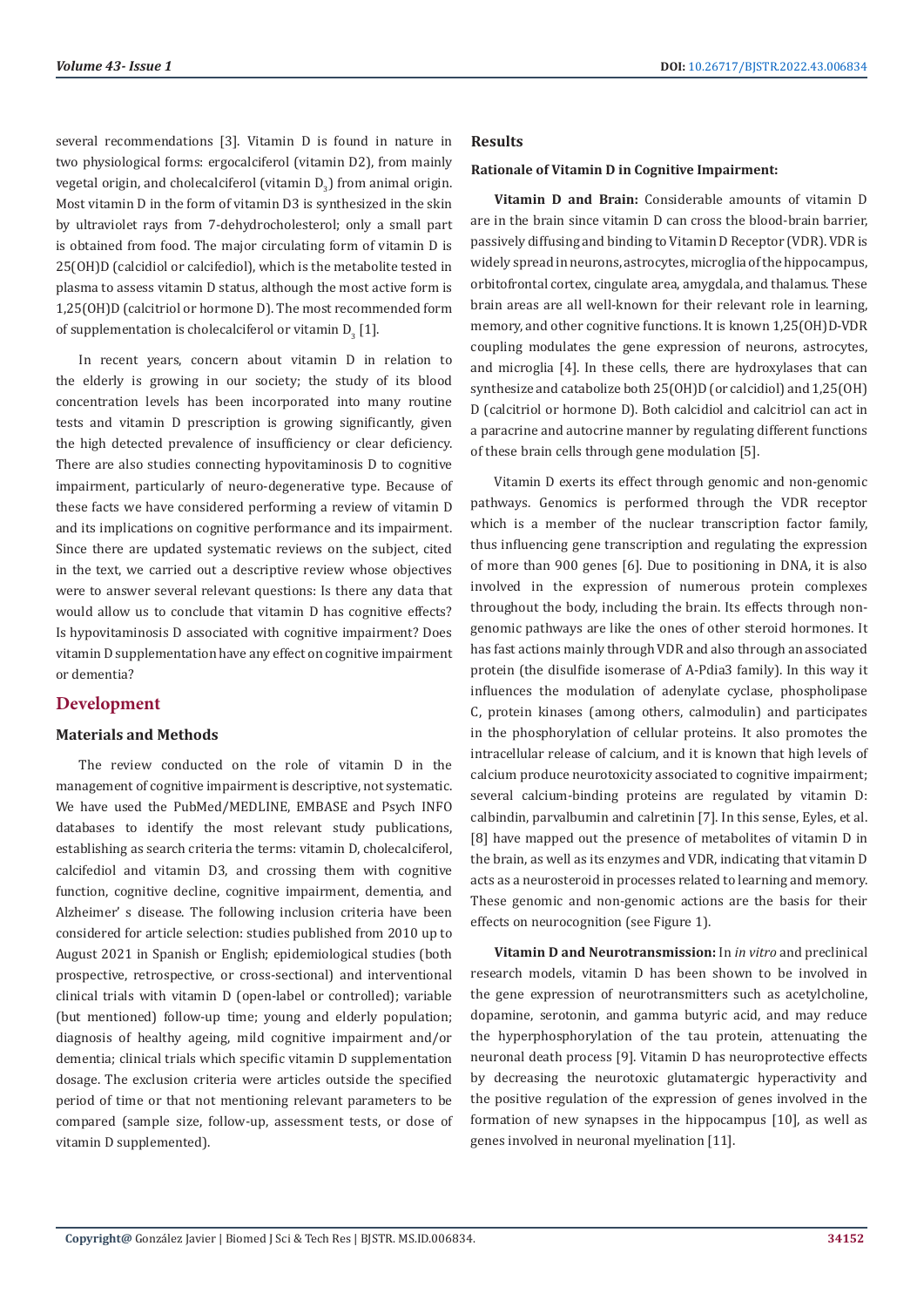

Vitamin D promotes the synthesis of Nerve Growth Factor (NGF), which acts on neurons in the fronto-basal area of the cholinergic system protecting it from glutamate toxicity, and also on Glial Cell Line-Derived Neurotrophic Factor (GDNF), which performs maintenance and repair functions of dopaminergic and noradrenergic neurons. It likewise promotes the synthesis of several neurotrophins which are involved in growth and differentiation of neurons, and in attenuation of programmed neuronal death [10]. Vitamin D is involved in synaptic plasticity, maintenance of the cytoskeleton and cell transport of cell organelles through regulation of numerous proteins involved including tubulin, drebrin, GAP43 and Dynactin [12]. It has anti-inflammatory effects on the brain, and reduces the activation of cytokines by activated microglia, decreasing the synthesis of nitric oxide, an enzyme that is also boosted in degenerative diseases, and regulates the expression of gamma glutamyl transpeptidase enzyme, so it has an important role on antioxidant mechanisms in the brain [9].

**Vitamin D and Cognitive Impairment:** Vitamin D deficiency is associated with psychiatric and neurological diseases in which cognitive disorders are involved, such as schizophrenia, autism spectrum disorders, attention deficit hyperactivity disorder, Parkinson's disease and dementia. In patients with Alzheimer'stype dementia (AD) there is often a vitamin D insufficiency or even deficiency. However, it is not clear whether hypovitaminosis D is a factor involved in their aetiology or a consequence of dementia lifestyle involving lower sun exposure. There are several mechanisms on which its effects on neurocognition are based, mainly induction of neuroprotection, oxidative stress modulation, calcium regulation and inflammation reduction [12]. Furthermore, some polymorphisms of the VDR gene have been found to increase the risk of AD, specifically the haplotype of the TaqI, ApaI, Tru9I, BsmI and FokI alleles. Several studies consider that these haplotypes can be risk factors for AD [13]. Some research indicates that vitamin D might ease the clearance of amyloid plaques in the brain. This can be performed by at least two mechanisms: to increase the transportation of β-amyloid through brain-blood barrier by regulating the expression of transporters (P-glycoprotein or P-gp,

and low-density protein receptor related to protein 1 or LRP-1) via VDR; and to stimulate macrophages to allow phagocytosis of the β-amyloid [14]. Based on these positive findings, Łukaszyk, et al. [15] and Patel, et al. [16] raised the consideration of vitamin D as a marker of cognitive dysfunction and possible treatment option. Nevertheless, vitamin D supplementation studies in patients with cognitive impairment in dementias have yielded contradictory results, as we will see below. It has been found that low 25(OH)D levels may increase the risk of cardiovascular disease. Therefore, vitamin D would decrease risk of cognitive impairment and dementia through beneficial vascular-type actions in hypertension, diabetes, atherosclerosis, and subsequent strokes [10]. In conclusion, there is sufficient neurophysiological rationale that supports a potential positive effect of vitamin D on cognitive functions.

**Prevalence of Low Vitamin D Levels in Individuals with Cognitive Impairment: is there a Relationship Between Hypovitaminosis D and Poorer Cognitive Function?:** 25(OH) D serum levels are considered to show objective deficiency when they are < 20 nanograms per millilitre (ng/ml) or < 50 nanomoles/ litre (< 50 nmol/l) [conversion factor x 2.5]; 20 - 30 ng/ml (50 nmol/l – 75 nmol/l) vitamin D deficiency; and optimum level above 30 ng/ml (75 nmol/l). In our country, most studies find vitamin D deficiency in a percentage of older adults greater than 50% [17].

**Observational Association Studies and Mendelian Randomization Studies:** In this section we raise several questions, among others: is there a relationship between the level of vitamin D and global cognitive functions, especially in areas such as memory, executive function, or language? Is hypovitaminosis D associated with cognitive impairment or dementia? Is there an association indicating a risk, or is it one of the direct causes of cognitive impairment? Can hypovitaminosis D be an effect -more than a cause- of the lifestyle of people with cognitive impairment or dementia? There are studies that have shown associations between low vitamin D levels and cognitive impairment; however, there are others that did not find such an association. Characteristics of these studies can be found in Table 1 [18-29].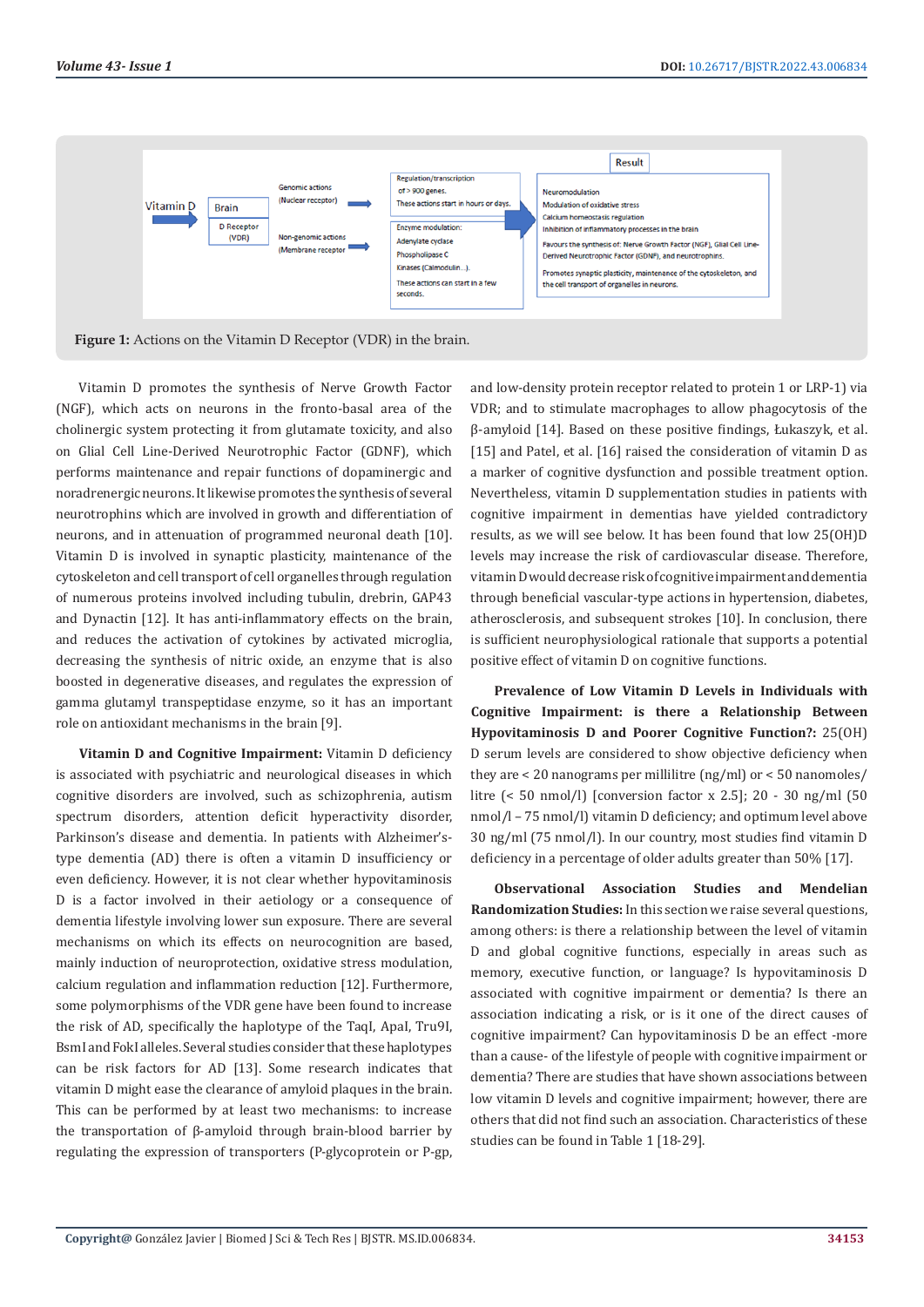| Table 1: Epidemiological studies of association between 25(OH)D levels and cognitive impairment. |  |  |  |  |
|--------------------------------------------------------------------------------------------------|--|--|--|--|
|--------------------------------------------------------------------------------------------------|--|--|--|--|

| <b>Bibliographical reference:</b><br>first author, year, and<br>citation | <b>Study design</b>                                                         | <b>Characteristics of the</b><br>subjects                                                                                        | Cognitive tests and/or<br>domain(s)                                                          | <b>Results</b>                                                                                                                                                                                                                                                  |
|--------------------------------------------------------------------------|-----------------------------------------------------------------------------|----------------------------------------------------------------------------------------------------------------------------------|----------------------------------------------------------------------------------------------|-----------------------------------------------------------------------------------------------------------------------------------------------------------------------------------------------------------------------------------------------------------------|
| Littlejohns, et al. [18]                                                 | Longitudinal. Follow-up: 5.6<br>years.                                      | $N=1,658$ (mean 74 years<br>of age). Healthy; in 5 years,<br>171 developed dementia.                                             | Cognitive function tests.                                                                    | Vitamin D deficiency<br>was associated with an<br>increased risk of AD: HR<br>2.25 (95% CI: 1.23-4.13) in<br>severe deficiency [25(OH)<br>$D < 10$ ng/ml]; and HR<br>1.69 (95% CI: 1.06-2.69)<br>in deficiency [25(OH)D<br>between 10 ng/ml and 20<br>$ng/ml$ . |
| Miller, et al. [19]                                                      | Longitudinal. Follow-up: 5<br>years.                                        | N=382 (mean 75 years<br>of age). Healthy, MCI and<br>dementia                                                                    | Episodic memory; semantic<br>memory; visual perception;<br>and executive function.           | Poorer evolution in episodic<br>memory and executive<br>function in people with<br>lower 25(OH)D levels.                                                                                                                                                        |
| Karakis, et al. [20]                                                     | Longitudinal. Follow-up: 9<br>years (Framingham Heart<br>Study).            | $N=1,663$ (mean 72 years of<br>age). Healthy.                                                                                    | Executive function;<br>processing speed; visual-<br>perceptual skills.                       | Association between low<br>25(OH)D levels and poorer<br>results in the cognitive<br>domains.                                                                                                                                                                    |
| Laughlin, et al. [21]                                                    | Longitudinal. Follow-up: 12<br>years.                                       | $N=1,058$ (median 75 years<br>of age). Healthy.                                                                                  | MMSE; and Trail Making<br>Test B.                                                            | Vitamin D deficiency was<br>associated with poorer<br>cognitive performance in<br>multiple areas, although<br>it was not a predictor of<br>cognitive impairment.                                                                                                |
| Feart, et al. [22]                                                       | Longitudinal. Follow-up: up<br>to 12 years. Study of the 3<br>cities.       | N=916 (mean 73 years of<br>age). Healthy; 177 cases<br>evolved to dementia (124<br>AD).                                          | MMSE; Isaacs Set Test;<br><b>Benton Visual Retention</b><br>Test; TMT A and B; and<br>FCSRT. | Vitamin D deficiency was<br>associated with increased<br>cognitive impairment and<br>increased risk of developing<br>dementia (HR 2.85; 95% CI:<br>$1.37 - 5.97$                                                                                                |
| Licher, et al. [23]                                                      | Cross-sectional/<br>longitudinal. Follow up: ><br>13 years. Rotterdam Study | N=6,220.127 with<br>dementia (mean 82 years<br>of age).6,087 without<br>dementia (mean 69 years<br>of age).                      | MMSE.                                                                                        | At baseline, there was<br>no association between<br>lower 25(OH)D levels<br>and dementia. In the<br>longitudinal follow-up,<br>a relationship between<br>vitamin D deficiency and<br>increased risk of dementia<br>incidence was observed.                      |
| Lukaszyk, et al. [15]                                                    | Cross-sectional.                                                            | N=357 (mean 82 years<br>of age). Institutionalised<br>elderly with varying degrees<br>of cognitive impairment<br>(42% dementia). | MMSE.                                                                                        | Lower 25(OH)D levels<br>were associated with<br>dementia; and also positive<br>correlations between<br>25(OH)D levels and better<br>cognitive performance/<br>lower risk of dementia.                                                                           |
| Sakuma, et al. [24]                                                      | Cross-sectional.                                                            | $N=740$ (mean 68 years of<br>age). Healthy.                                                                                      | MMSE-J.                                                                                      | Poorer cognitive functioning<br>of individuals with 25(OH)<br>D in the lower quartile,<br>compared to those in the<br>upper quartile: OR 2.70<br>(95% CI: 1.38-5.28).                                                                                           |
| Zugic Soares, et al. [25]                                                | Cross-sectional.                                                            | N=580 (> 65 years of<br>age). Different degrees of<br>cognitive impairment.                                                      | MMSE; word list; TMT.                                                                        | Association between higher<br>25(OH)D levels and better<br>cognition, especially in<br>executive function and<br>mental flexibility.                                                                                                                            |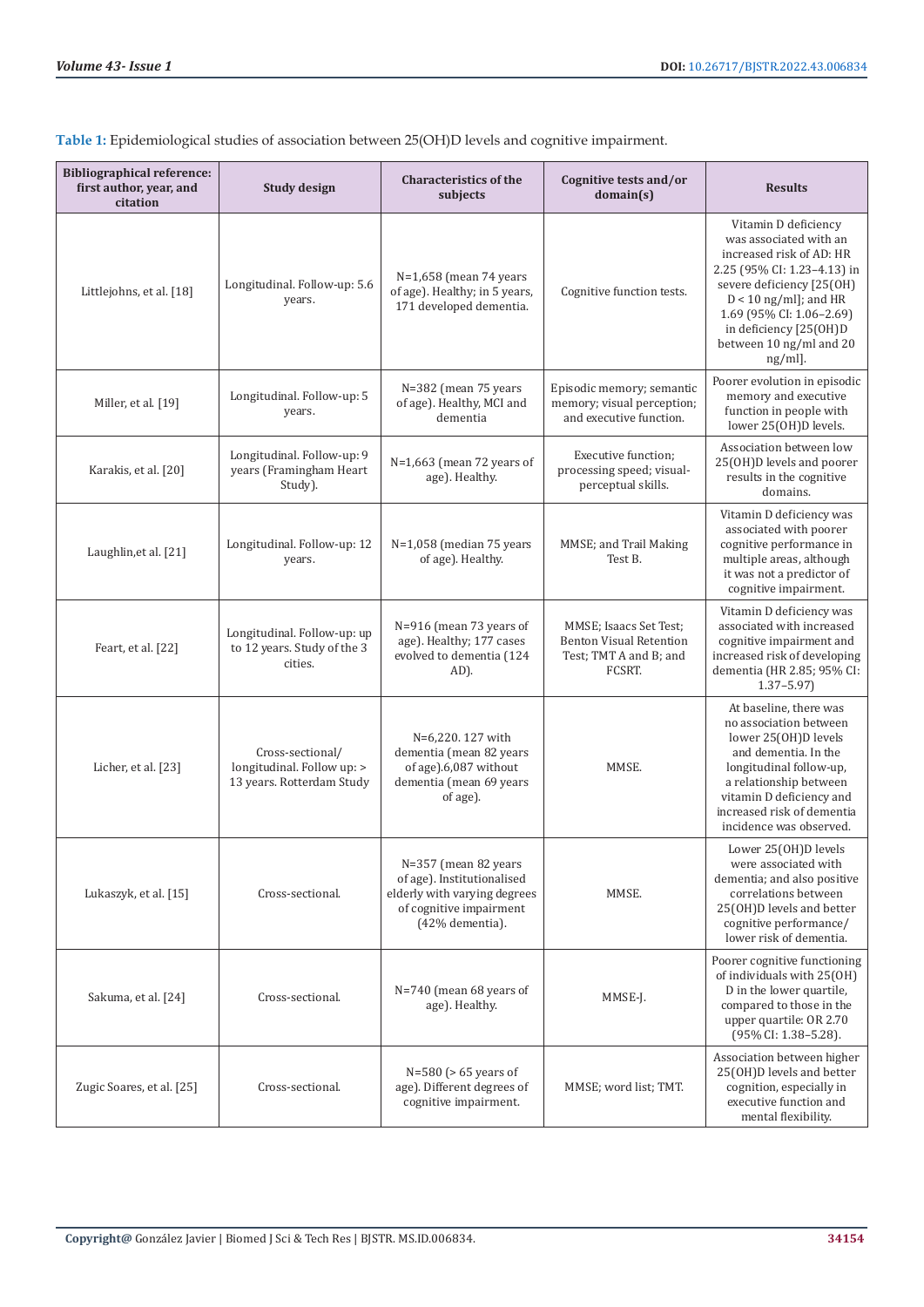| Da Rosa, et al. [26]  | Cross-sectional.                     | $N=165$ elderly ( $> 80$ years<br>of age). Different degrees of<br>cognitive impairment.    | MMSE.                                                            | Association between<br>25(OH)D levels below<br>18 ng/ml and higher<br>prevalence of cognitive<br>impairment. |
|-----------------------|--------------------------------------|---------------------------------------------------------------------------------------------|------------------------------------------------------------------|--------------------------------------------------------------------------------------------------------------|
| Palacios, et al. [27] | Longitudinal.Follow-up: 2<br>years.  | N=967 (45-75 years of age).                                                                 | MMSE and memory,<br>executive function, and<br>language testing. | No association between<br>25(OH)D levels and<br>cognition.                                                   |
| Duchaine, et al. [28] | Longitudinal. Follow-up: 5<br>years. | $N=661$ ( $>65$ years of age).<br>Healthy.                                                  | 3MS.                                                             | No association between<br>lower 25(OH)D levels and<br>cognitive impairment,<br>dementia, or AD.              |
| Lee, et al. $[29]$    | Cross-sectional.                     | N=2,990 elderly (mean<br>76 years of age). Different<br>degrees of cognitive<br>impairment. | CERAD-K.                                                         | No association between<br>25(OH)D levels and<br>cognitive impairment.                                        |

**Note:** 25(OH)D (25-hydroxy-vitamin D), 3MS (Modified Mini-Mental State examination), AD (Alzheimer's type Dementia), CERAD-K (Korean version of the consortium to establish a registry for Alzheimer disease), FCSRT (Free and Cued Selective Reminding Test), HR (Hazard Ratio), MCI (Mild Cognitive Impairment), MMSE (Mini-Mental State Examination), MMSE-J (Japanese version of the Mini-Mental State Examination), TMT (Trail Making Test).

In the North American longitudinal population study (US Cardiovascular Health Study), 1,658 older adults without dementia were followed for more than 5 years. Hazard Ratio (HR) of risk of occurrence of dementia of any type was statistically significantly higher in individuals with severe vitamin D deficiency (<10 ng/ml, HR 2.25; 95% CI - 95% confidence interval- 1.23 - 4.13) or more moderate vitamin D deficiency (between 10 and 20 ng/ml, HR 1.53; 95% CI 1.06 – 2.21) [18]. In 2016, based on data from individuals who participated in the Framingham Heart Study, the relationship between vitamin D and cognitive impairment was studied based on 9-year follow-up data. Epidemiological information was analyzed from two cohorts of individuals: on the one hand, those with a diagnosis of dementia diagnosed throughout the follow-up (n = 1,663, mean age 72 years, mean baseline levels of 25(OH)D 25 ng/ ml or insufficiency); and those who, although without development of dementia, were performed with systematic cognitive tests, as well as brain imaging techniques by magnetic resonance (n = 1,139, mean age 60 years, mean baseline levels of 25(OH)D 20 ng/ ml or deficiency). In the first cohort, it was observed that 16.1% developed dementia; in this group, no association was found between vitamin D deficiency and increased risk of progression to dementia. However, in the cohort of individuals undergoing cognitive and imaging tests, an association was observed between low 25(OH)D levels and lower hippocampal volumes, as well as poorer performance in some neuropsychological function tests [20].

In the Rotterdam prospective study, covering more than 13 years of follow-up, it was observed that, in patients with initial dementia, no statistically significant difference in vitamin D levels was found, compared to the rest of the patients. However, when the incidence of dementia was analyzed in the 6,087 patients without a previous diagnosis (795 participants developed it, 641 with AD), an association was observed between lower baseline levels of 25(OH)D and higher risk of dementia incidence [23].These results from white North American and European individuals have also been replicated in other populations: in the Asian population, a cross-sectional epidemiological study [24] showed about a threefold risk of cognitive impairment in people with low vitamin D concentrations  $OR$  -odds ratio- 2.70 (95% CI 1.38 – 5.28; p = 0.011)]. Similarly, in another cross-sectional study in 2,990 Koreans of 73 years mean age, an association was found between cognitive performance, measured by MMSE -Mini-Mental State Examination-, TMT -Trail Making Test- and digit scales, and the different levels of 25(OH)D, although losing the statistically significant association in an adjusted logistic regression model where sociological items were introduced [29]. Epidemiological studies carried out with Mendelian Randomization (MR) methodology have shown conflicting results and conclusions.

The first relevant study of this type was published in 2016 and was conducted by choosing 4 Single Nucleotide Polymorphisms (SNP) previously related to vitamin D deficiency from the genome of 33,996 patients, weighting the actual influence of each of the 4 SNPs on cognitive impairment from data from 2,347 individuals; thus, the corresponding risk estimates of developing AD could be obtained. The decrease of a standard deviation in 25(OH)D levels increased the risk of AD diagnosis (OR 1.25; 95% CI 1.03 – 1.51; p = 0.021) and, consequently, the authors concluded that vitamin D deficiency may represent a risk factor for AD [30]. Two years later another MR study was published with similar positive conclusions. In this case, researchers were able to identify 7 SNPs related to vitamin D deficiency and mutations in the 7 alleles were associated with an increased risk of diagnosis of AD [31]. However, other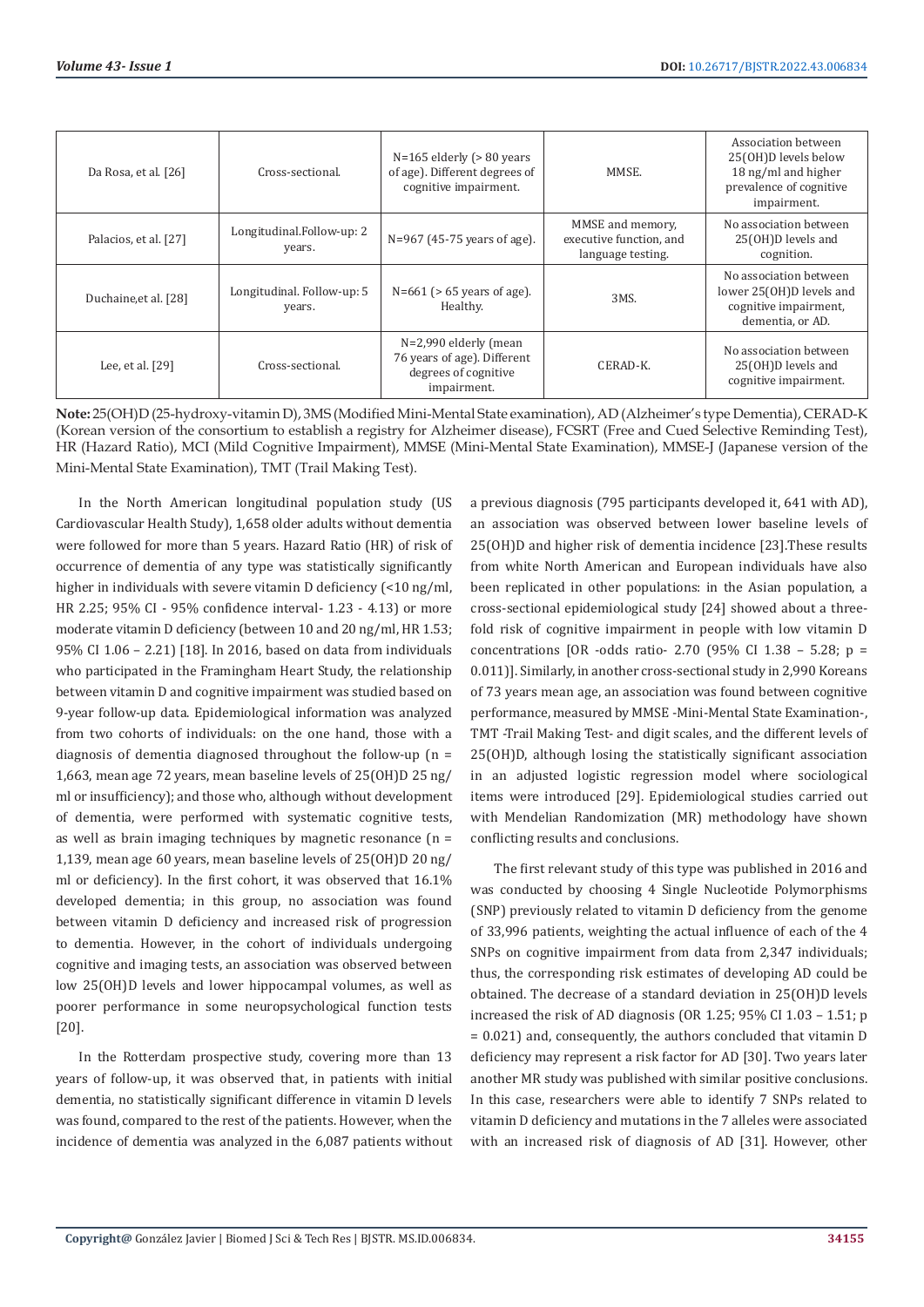MR studies have been published not confirming these association findings. In 2017, a study was published without any finding of correlation between low 25(OH)D levels and risk of onset of dementia or cognitive impairment using data from Swedish men from the Uppsala Longitudinal Study of Adult men (12-year followup of a cohort of 1,182 elderly individuals) [32]. Also in 2017, the possible relationship between hypovitaminosis D and cognitive impairment was assessed based on data from 172,349 individuals from 17 cohorts with records of 2 polymorphisms (DHDR7 rs12785878 and CYP2R1-rs12794714). The authors found no associations between global or memory-related cognitive function and either of the two polymorphisms [33].

In addition to the above, systematic literature reviews and meta-analyses started to be published from the early 2010s, revealing a possible relationship between low vitamin D levels and poor cognitive functioning. Some concluded that there was an inverse association between cognitive performance and vitamin D levels [34-37], but others were considered negative [38-40]. If we try to answer the questions raised at the beginning of this section by summarizing the published evidence, most authors conclude that hypovitaminosis D is associated with cognitive impairment or dementia, although there are also relevant studies that did not find this association. Regarding the question of whether low 25(OH) D level a risk factor is or not, we have seen that several studies showed that people with vitamin D deficiency or insufficiency have a higher risk of cognitive impairment, in comparison with those with normal values. However, no study has clearly ascertained the vitamin D deficiency causality for cognitive impairment or dementia, although genetic studies results may point in that

direction. Current research still cannot rule out the hypothesis that hypovitaminosis D could be a consequence of lifestyle of people with cognitive impairment or dementia including poorer sun exposure and nutrition, as well as even lower sociability. This latter approach would have to be demonstrated through the execution of appropriately designed prospective clinical trials. These studies should compare interventions with vitamin D supplementation versus placebo in patients with different stages of cognitive impairment. We will analyze this point in detail in the following section, according to the available evidence.

**Effect of Vitamin D (Cholecalciferol) Supplementation on Cognitive Function: What Do Recent Clinical Trials Indicate Us?:** Most vitamin D supplementation studies were conducted using vitamin D3/cholecalciferol (see Table 2); however, several questions could be raised in relation to vitamin D supplementation and cognitive functions: when cognitive impairment or dementia, especially AD, is already present, can supplementation reverse the damage or slow progression of disease? Does supplementation produce beneficial effects in healthy individuals without cognitive impairment? Is this cognitive improvement, if occurring, dependent or not on normal, deficient or insufficient vitamin D plasma levels? Which are the convenient or necessary doses? To investigate the results of vitamin D supplementation on cognitive function, studies have been carried out with healthy elderly people or with patients suffering from cognitive impairment or dementia, mainly AD. Since the effects in both groups could be different and this difference would be of utmost importance, we analyzed separately the studies conducted with each of these two groups (Table 2) [41-55].

**Table 2:** Clinical trials of supplementation on the effect of vitamin  $D_3$  (cholecalciferol) on cognitive function.

| <b>Bibliographical reference:</b><br>first author, year, and<br>citation | Study design | <b>Characteristics of the</b><br>subjects | Dose of cholecalciferol<br>and treatment time                                                                                   | <b>Tests used and results</b>                                                                                                                                                                |
|--------------------------------------------------------------------------|--------------|-------------------------------------------|---------------------------------------------------------------------------------------------------------------------------------|----------------------------------------------------------------------------------------------------------------------------------------------------------------------------------------------|
|                                                                          |              | <b>HEALTHY SUBJECTS</b>                   |                                                                                                                                 |                                                                                                                                                                                              |
| Dean, et al. [41]                                                        | RCT.         | $N=128$ ( $>18$ years of age).            | $5,000 \text{ IU} / \text{D}3/\text{day}$ or<br>placebo, 6 weeks.                                                               | N-Back task, Stop Signal Task (Go-<br>Stop), Set Shifting Task (via computer),<br>PDI-21, BDI.                                                                                               |
|                                                                          |              |                                           |                                                                                                                                 | No change in working memory,<br>response inhibition, or cognitive<br>flexibility was observed.                                                                                               |
| Rossom, et al. [42]                                                      | RCT.         | $N=4,143$ (women > 65<br>years).          | 2 groups: $N=2,034$ with<br>dose $400$ IU/D3/day +<br>1,000 mg calcium. N=2,109<br>with placebo. Follow-up: up<br>to 7.8 years. | Broad cognitive assessment (CERAD,<br>Modified Mini Mental-3MSE, California<br>Verbal Learning Test, Benton Visual<br>Retention Test, etc.).                                                 |
|                                                                          |              |                                           |                                                                                                                                 | No association with incidence of<br>cognitive impairment or dementia;<br>no improvement in global cognitive<br>performance, episodic memory,<br>executive functions, or processing<br>speed. |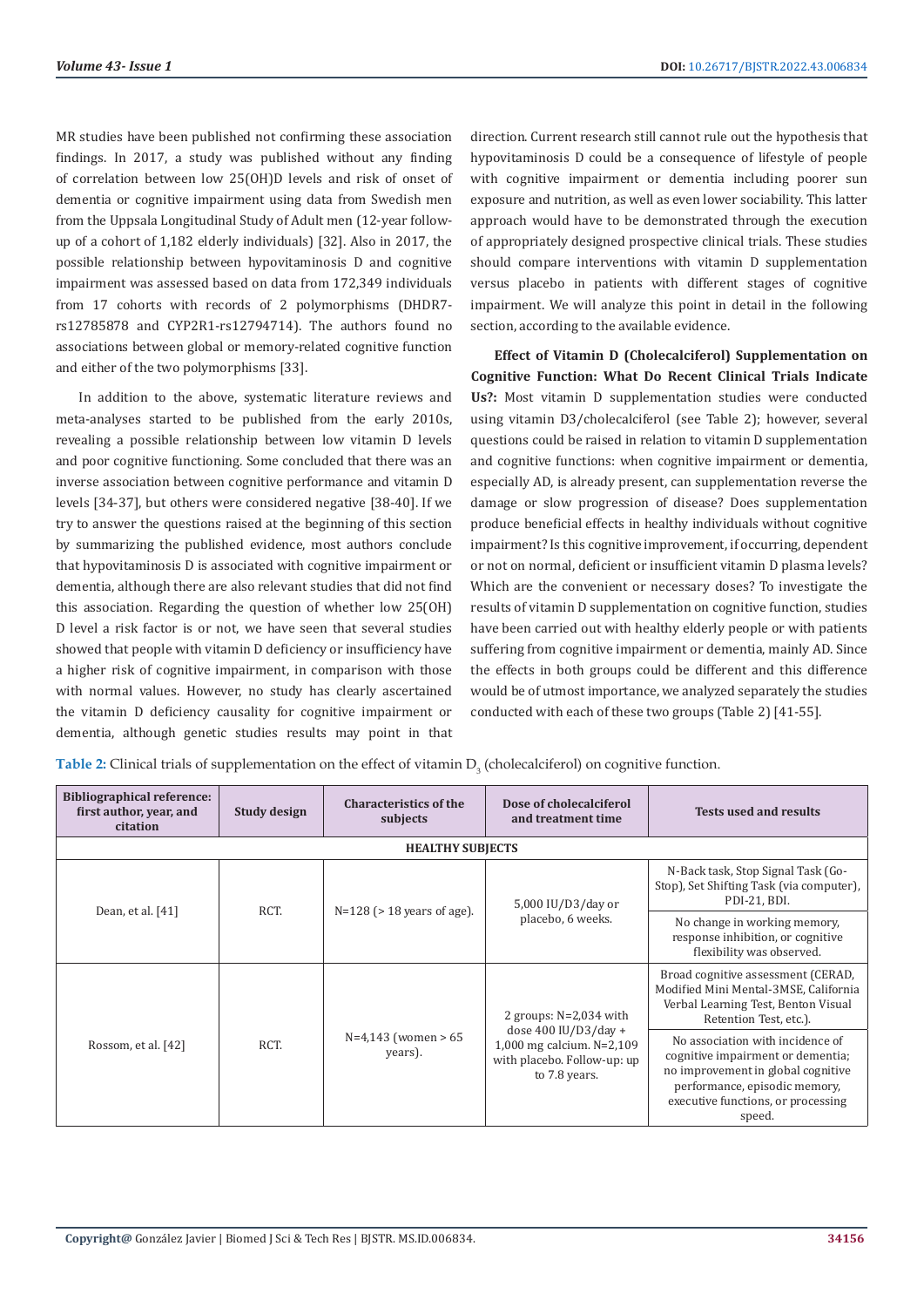|                                                                                                  |                                                                                                               | N=44 (individuals attending<br>memory clinic recently<br>supplemented with<br>cholecalciferol). 20 treated;<br>24 controls. Mean age: 80<br>years. | 800 IU/day or 100,000 IU/<br>month, 16 months.                                           | FAB, CAB, MMSE.                                                                                                                                                                                  |  |  |
|--------------------------------------------------------------------------------------------------|---------------------------------------------------------------------------------------------------------------|----------------------------------------------------------------------------------------------------------------------------------------------------|------------------------------------------------------------------------------------------|--------------------------------------------------------------------------------------------------------------------------------------------------------------------------------------------------|--|--|
| Annweiller, et al. [43]                                                                          | Non-comparative<br>pre-post OR.                                                                               |                                                                                                                                                    |                                                                                          | Association of supplementation<br>with improvement in cognitive<br>performance, especially executive<br>function. Significant differences in CAB,<br>FAB and MMSE.                               |  |  |
|                                                                                                  |                                                                                                               | Healthy individuals (N=40,                                                                                                                         |                                                                                          | Verbal Phonological Fluency, Symbol<br>Test, CANTAB PRM, CANTAB PAL.                                                                                                                             |  |  |
| Pettersen, et al. [44]                                                                           | RCT.                                                                                                          | D3 low dose, 53 years;<br>N=42, D3 high dose, 57<br>years).                                                                                        | 400 IU/D3/day; or 4,000<br>IU/D3/day, 18 weeks                                           | No differences in cognition at baseline.<br>Superiority of D3 at high doses,<br>compared to low doses, in non-verbal<br>(visual) memory.                                                         |  |  |
|                                                                                                  |                                                                                                               | N=260 (post-menopausal                                                                                                                             | 2,400 - 4,800 IU/day                                                                     | MMSE.                                                                                                                                                                                            |  |  |
| Owusu, et al. [45]                                                                               | RCT.                                                                                                          | African-American<br>women without cognitive<br>impairment, mean age 68<br>years of age).                                                           | (adjustable to 25(OH)D<br>levels), 3 years. In addition,<br>1,200 mg calcium/day.        | No improvement of cholecalciferol,<br>compared to placebo, in MMSE score.                                                                                                                        |  |  |
| Jorde, et al. [46]                                                                               | People over 40 years of age,<br>mean age 52 years (N=192,<br>RCT.                                             |                                                                                                                                                    | 100,000 IU/D3, followed by                                                               | Digit Symbol-Coding Test, Tapping<br>Test, verbal recall test.                                                                                                                                   |  |  |
|                                                                                                  |                                                                                                               | D3; N=182, placebo).                                                                                                                               | 20,000 IU/week, 4 months                                                                 | There was no improvement in<br>cholecalciferol compared to placebo.                                                                                                                              |  |  |
| Schietzel, et al. [47]                                                                           | Over 60 years (mean 70<br>years of age).<br>RCT.<br>24 months<br>N=273 (N=136,800 IU D3;<br>N=137, 2,000 D3). |                                                                                                                                                    | 800 or 2,000 IU D3/day for                                                               | MMSE, TMT B, Stroop test, digit span,<br>verbal fluency, 5-point verbal memory<br>test and reaction time.                                                                                        |  |  |
|                                                                                                  |                                                                                                               |                                                                                                                                                    | No differences between different doses<br>or by age range.                               |                                                                                                                                                                                                  |  |  |
|                                                                                                  |                                                                                                               | N= 90 (ages 25-45 years).                                                                                                                          | 50,000 IU/week for 8<br>weeks, followed by 1,500-<br>2,000 IU/day for up to 3<br>months. | MOCA.                                                                                                                                                                                            |  |  |
| Pre-post<br>Balbaloglu, et al. [48]                                                              | comparative OP.                                                                                               |                                                                                                                                                    |                                                                                          | Improvement in MOCA's global score,<br>language, and delayed recall.                                                                                                                             |  |  |
| Bahrami, et al. [49]                                                                             | OP.                                                                                                           | N=319 adolescents (12-18<br>years of age). Genotypes:<br>CYP2R1-rs10766197 and<br>GC-rs4588.                                                       | 50,000 IU D3/week, 9<br>weeks.                                                           | CAQ (memory, inhibitory control,<br>selective care, planning, etc.).                                                                                                                             |  |  |
|                                                                                                  |                                                                                                               |                                                                                                                                                    |                                                                                          | Individuals with the GG and AG<br>variants of the CYP2R1-rs10766197<br>genotype showed improvement in<br>global cognitive function, memory and<br>executive functions.                           |  |  |
|                                                                                                  |                                                                                                               | Post-menopausal women                                                                                                                              |                                                                                          | CANTAB.                                                                                                                                                                                          |  |  |
| Castle, et al. [50]                                                                              | RCT.                                                                                                          | with overweight or obesity<br>and low Vit D levels (< 30<br>ng/mL) (N=55, mean age 58<br>years).                                                   | 600, 2,000, or 4,000 IU D3/<br>day, for 12 months                                        | Improvement of 2,000 IU of<br>cholecalciferol /day, compared to 600<br>or 4,000/day, in learning and memory<br>capacity.                                                                         |  |  |
| PATIENTS WITH MILD COGNITIVE IMPAIRMENT (MCI), ALZHEIMER'S TYPE DEMENTIA (AD) OR OTHER DEMENTIAS |                                                                                                               |                                                                                                                                                    |                                                                                          |                                                                                                                                                                                                  |  |  |
|                                                                                                  |                                                                                                               | AD ( $N=43$ , mean age 85                                                                                                                          |                                                                                          | MMSE.                                                                                                                                                                                            |  |  |
| Annweiller, et al. [51]<br>(3 groups).                                                           | Comparative OR                                                                                                | years. $N=17$ with D3, $N=18$<br>memantine, and N=8 with<br>D3 plus memantine).                                                                    | 400 - 1,000 IU D3/day or<br>$100,000 - 200,000$ IU/<br>month, for 6 months.              | Statistically significant superiority<br>of cholecalciferol plus memantine,<br>compared to cholecalciferol or<br>memantine alone, in MMSE score.                                                 |  |  |
|                                                                                                  |                                                                                                               |                                                                                                                                                    |                                                                                          | MMSE, WAIS-RC.                                                                                                                                                                                   |  |  |
| Hu, et al. [52]                                                                                  | RCT.                                                                                                          | MCI (Petersen criteria).<br>Mean age 67 years of age.<br>N=93 D3, N=88 placebo.                                                                    | 400 IU D3/day, for 12<br>months.                                                         | Statistically significant superiority<br>of D3, compared to placebo, in<br>information, digit span, vocabulary,<br>block design and visual organisation<br>sub-domain scores, FIQ, VIQ, and PIQ. |  |  |
|                                                                                                  | Pre-post<br>comparative OR<br>(three groups).                                                                 | Institutionalised, of which<br>86 with dementia (N=560,<br>mean age 75 years of age).<br>Three groups according to<br>25(OH)D levels.              | 50,000 IU/D3/ week, 6<br>weeks, and 5,000 IU/D3/<br>week, up to 6 months.                | MMSE, MOCA, Clock Test, BADL, IADL,<br>CDRS.                                                                                                                                                     |  |  |
| Ates Bullut, et al. [53]                                                                         |                                                                                                               |                                                                                                                                                    |                                                                                          | No cognitive test scores improved.                                                                                                                                                               |  |  |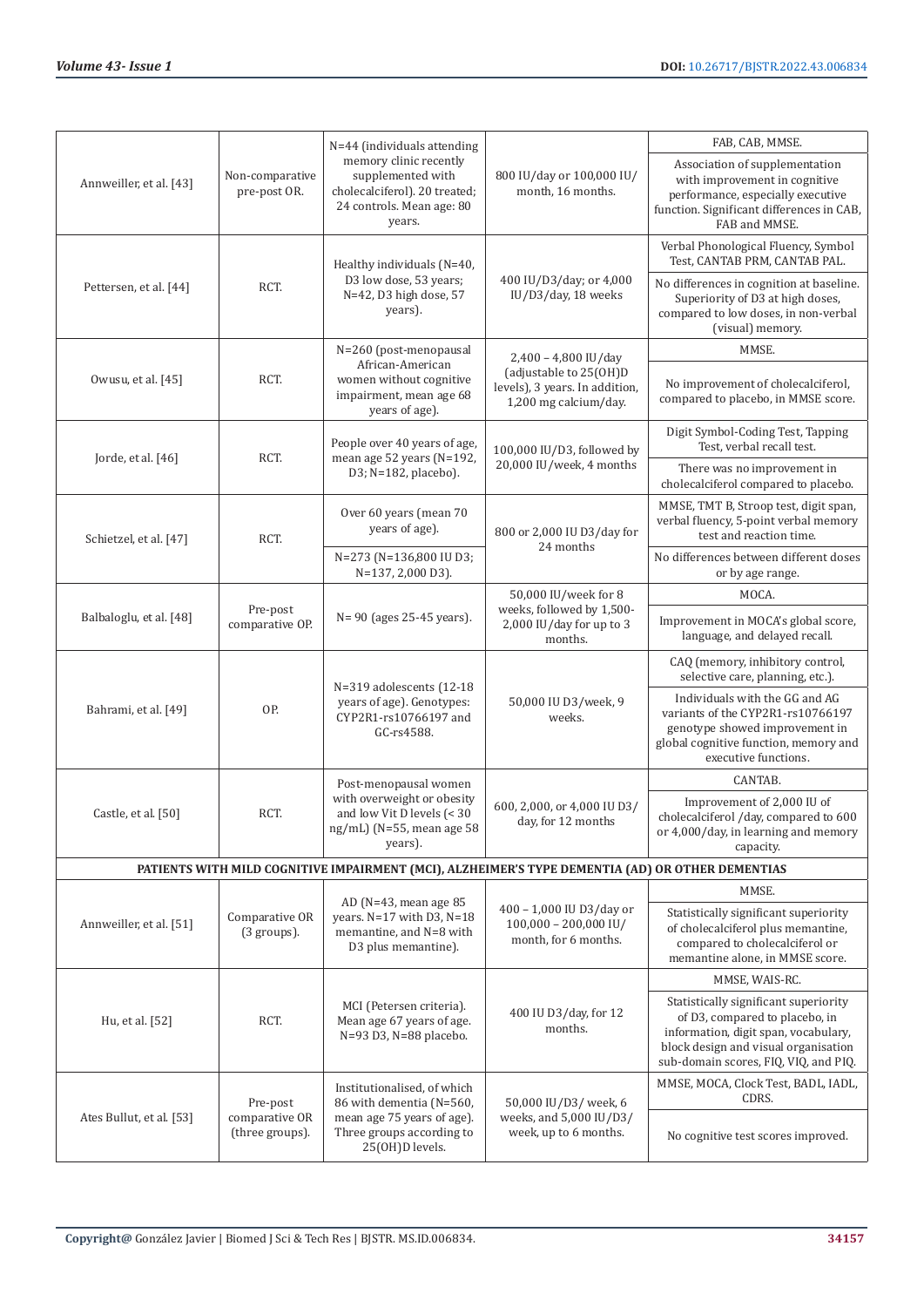| Jia, et al. $[54]$ |      | AD $(N=210)$ , mean age<br>68 years of age; 105<br>supplementation, 105<br>placebo).      | 800 IU D3/day, for 12<br>months. | MMSE, WAIS-RC, ADL, $\beta$ -amyloid<br>biomarkers.                                                                                                                                                                                                                       |
|--------------------|------|-------------------------------------------------------------------------------------------|----------------------------------|---------------------------------------------------------------------------------------------------------------------------------------------------------------------------------------------------------------------------------------------------------------------------|
|                    | RCT. |                                                                                           |                                  | Improved cognitive function and<br>reduced biomarkers.                                                                                                                                                                                                                    |
|                    |      |                                                                                           |                                  | FSIQ, digit span, block design and<br>vocabulary. Biological markers of<br>oxidative stress.                                                                                                                                                                              |
| Yang, et al. [55]  | RCT. | MCI ( $n=183$ , mean<br>age 67 years: 93 with<br>supplementation and 90<br>with placebo). | 800 IU D3/day, for 12<br>months. | Differences favourable to<br>cholecalciferol in digit span.<br>vocabulary, information; but not in<br>arithmetic, understanding, similarities.<br>Supplementation with cholecalciferol<br>can improve cognitive function<br>through the reduction of oxidative<br>stress. |

**Note:** AD (Alzheimer's type Dementia), ADAS-COG (Alzheimer Disease Assessment Scale-COGnitive), ADL (Activity of Daily Living scale), BADL (Basic Activities of Daily Living), BDI (Beck Depression Inventory), CAB (Cognitive Assessment Battery), CANTAB (Cambridge Neurological Test Automated Battery), CAQ (Cognitive Ability Questionnaire), CDRS (Clinical Dementia Rating Scale), FAB (Frontal Assessment Battery), FSIQ (Full Scale Intelligence Quotient), IADL (Instrumental Activities of Daily Living), MCI (Mild Cognitive Impairment), IU (International units of vitamin D), MMSE (Mini-Mental State Examination), mRNA (messenger RiboNucleic Acid), MOCA (Montreal Cognitive Assessment), OP (Open Prospective), OR (Open Retrospective), PAL (Paired Associates Learning Task) / PRM (Pattern Recognition Memory task), PDI-21 (Peters Delusion Inventory - 21 Items), PIQ (Performance Intelligence Quotient), RCT (Randomized, double-blind, placebo-controlled Clinical Trial), TMT (Trail Making Test), VIQ (Verbal Intelligence Quotient), WAIS-RC (Wechsler Adult Intelligence Scale-Revised).

**Studies in Elderly People Without Cognitive Impairment:**  In 2011, a RCT (Randomized, double-blind, placebo-controlled Clinical Trial) was conducted for six weeks with 128 young adults receiving vitamin D with average normal 25(OH)D levels without finding changes in the cognitive functions assessed [41]. If the treatment and assessment time could be considered insufficient in this study, the same cannot be said of another study published in 2012, when another RCT was carried out in 4,143 women over the age of 65 followed for about 8 years, probably the longest follow-up time of a study of these characteristics. There were no differences between the group with calcium supplementation and 400 IU of vitamin D3 and the one with placebo on the incidence of MCI or dementia, nor in other cognitive tests evaluating memory, language, or executive functions [42]. Pettersen, et al. [44] assessed the effect of high doses versus low doses of vitamin  $D_3$  in a single-blinded RCT by supplementing 82 healthy individuals with low (400 IU/day) or high (4,000 IU/day) doses for 16 weeks. Significant improvement was observed with high doses in non-verbal visual memory, an effect that was more pronounced in those who had lower 25(OH) D levels. No differences were detected in other cognitive domains [36]. Balbaloglu, et al. [48] also tested if there was an effect with high doses (starting dose: 50,000 IU per week). They selected 90 healthy women between 25 and 45 years of age with deficient levels of vitamin D and supplemented them for up to 3 months, finding improvements with respect to the baseline score in the MOCA (Montreal Cognitive Assessment) score, especially in the items of language and delayed recall [48].Unlike previous studies, another

RCT compared supplementation at different doses (800 IU/day and 2000 IU/day) in individuals over 60 years old; they supplemented 273 subjects but found no differences after 24 months [47].

We found only one study that analyzed genetic variability and vitamin D supplementation in subjects without cognitive impairment; they studied 319 healthy adolescents who were supplemented with high doses of vitamin D3 (50,000 IU/week) for 9 weeks and observed that those who had the CYP2R1 rs10766197 genotype GG and AG alleles performed better than the ones with AA alleles in various cognitive functions assessed with the cognitive skills questionnaire: global cognitive function, memory, and executive functions. The authors concluded that some individual genotypes could particularly benefit from high doses of cholecalciferol [49].

**Studies in Patients with Cognitive Impairment:** Annweiller C et al. carried out an open retrospective study in patients with AD; they studied 43 patients supplemented with vitamin D at variable doses. At the six-month evaluation, they found that those who had been treated with memantine plus vitamin D had significantly improved in MMSE, averaging 4 points, while those who had taken memantine only or vitamin D only remained stable. They concluded that the objective cognitive improvement in this series of patients suggested some type of possible synergy or enhancement of effects of the memantine-vitamin D combination [51]. In 2018, an RCT was published with patients suffering from MCI and vitamin D deficiency. For 12 months, 93 patients received a supplement of 400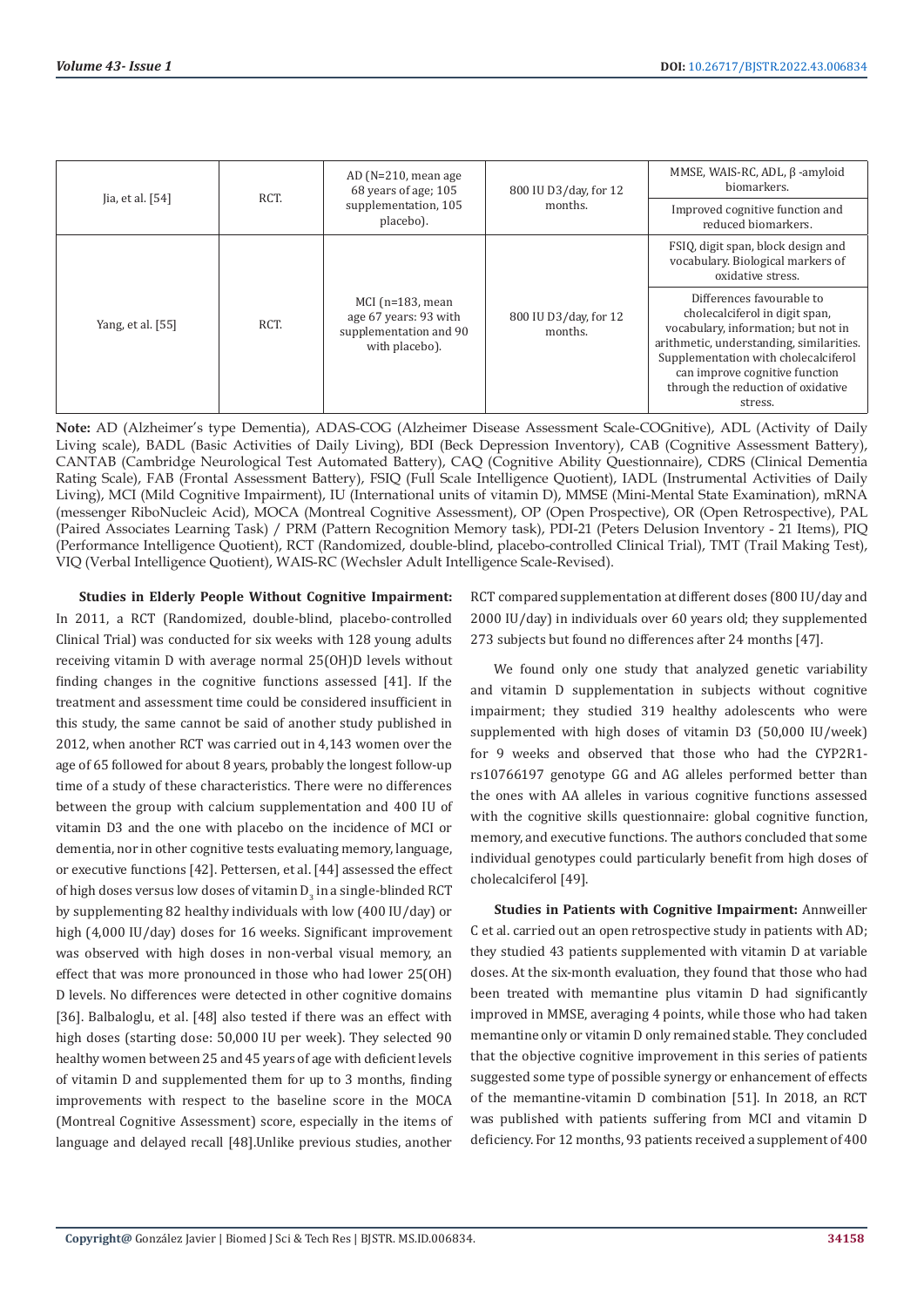IU/day of vitamin D3 and 88 received placebo. The authors found statistically significant improvements attributed to cholecalciferol, compared to placebo, in 5 cognitive subdomains (information, digit span, vocabulary, block design, and visual organization) [52]. In the same year, another RCT of 105 patients with AD was published testing 800 IU/day intervention with cholecalciferol for 12 months. The treated group improved in several cognitive functions (vocabulary, block design, digit span, figure organization and other functions), and decreased in terms of some biomarkers related to the β-amyloid protein (β-amyloid 42, amyloid precursor protein, BACE-1 -β-secretase type 1- and others), compared to placebo [54]. This positive assessment on biochemical and cognitive functions may confirm the previous research that had found a relationship between β-amyloid protein and vitamin D. It is an admitted fact that in AD the amyloid production increases with a decrease in its clearance; in a pilot study with 14 healthy subjects over 50 years of age with vitamin D deficiency who were supplemented, an increase in plasma amyloid was observed, suggesting an increase in cerebral amyloid clearance by increasing its peripheral transportation. This occurred with greater intensity in individuals over the age of 60 [56].

Recently, a RCT was performed in 183 patients with MCI (mean age 67 years; mean 25(OH)D less than 20 ng/ml) who were administered 800 IU daily of vitamin D3 (n=93) or placebo (n=90) for 12 months. Statistically significant differences were found favorable to supplementation with cholecalciferol in terms of the FSIQ (Full Scale Intelligence Quotient) score and several other cognitive tests; among them, digit span, block design and vocabulary. This work also has the interest that the researchers observed that supplementation with cholecalciferol significantly reduced biological markers of oxidative stress regulated by telomere length [55]. Conversely, a systematic review and metaanalysis was published, including 2,345 participants from 9 clinical trials on vitamin D supplementation for the prevention of AD. The authors concluded that, in their opinion, the current evidence does not support a beneficial effect of vitamin D supplementation to prevent AD [57]. In short, vitamin D supplementation has generally led to increases in 25(OH)D levels to an optimal level. Both in healthy subjects and cognitive impairment or dementia patients, there are studies that have detected positive cognitive changes due to vitamin D cholecalciferol supplementation, while others have not detected them. This difference in results cannot be attributed to the doses used, the time used for supplementation, or to the quality of the work. We cannot, therefore, answer with certainty the questions raised about the effect of vitamin D supplementation on cognition, nor the effect of different doses or the duration of supplementation.

Nevertheless, and given the reasonably favorable findings, some authors consider vitamin D as a potential therapeutic target [16] or even a "new paradigm for therapy in the prevention and treatment of dementia and AD." [2]. However, scientific evidence available to date regarding the possible efficacy of cholecalciferol in healthy or cognitively impaired individuals is insufficient to affirm that there is a robust and consistent effect.

# **Limitations of the Review**

This conducted review is not a systematic review. We have not scored the studies, either with statistics, or qualitatively or with any systematic review usual methodology. All the studies shown in the tables are from the last decade when interest in this topic has relevantly increased, and particularly until mid-2021. The great heterogeneity of studies and vitamin D supplementation doses and treatment duration makes it difficult to draw consistent conclusions. Well-designed clinical trials, predominantly RCTs -more appropriate for establishing causality- with sufficient sample size to counteract usual attrition, adequate follow-up periods -preferably several years-, and targeting specific populations in relation to cognitive impairment are needed.

# **Conclusion**

Although the available scientific evidence is inconclusive, there are sufficient clinical data to consider that supplementation with cholecalciferol in elderly patients with cognitive impairment and vitamin D insufficiency or deficiency may have beneficial effects on cognitive function. Hence, vitamin D status should be monitored in these patients and hypovitaminosis D corrected with cholecalciferol dosage regimens that achieve serum 25(OH)D levels preferably above 30 ng/ml. In any case, if such monitoring is not easily accessible for economic or administrative reasons, the high prevalence of vitamin D deficiency in these patients may warrant supplementation with cholecalciferol, even without the availability of 25(OH)D serum levels.

# **Conflicts of Interests**

González, Javier is an employee of ITF Research Pharma, S.L.U., Alcobendas, Madrid, Spain.

# **References**

- 1. Marazuela M (2005) Déficit de vitamina D en el adulto: clínica, diagnóstico y tratamiento. [Adult vitamin D deficiency: clinical assessment, diagnosis and treatment.] Endocrinol Nutr 52(5): 215-223.
- 2. [Sultan S, Taimuri U, Basnan SA, Waad Khalid Ai-Orabi, Afaf Awadallah, et](https://www.hindawi.com/journals/jar/2020/6097820/) [al. \(2020\) Low Vitamin D and Its Association with Cognitive Impairment](https://www.hindawi.com/journals/jar/2020/6097820/) [and Dementia. J Aging Res: ID 6097820.](https://www.hindawi.com/journals/jar/2020/6097820/)
- 3. [Tarazona-Santabalbina FJ, Cuadra L, Cancio JM, Roca Carbonell F,](https://www.binasss.sa.cr/bibliotecas/bhm/covid/35.pdf) Pérez-Castejó[n Garrote JM, et al. \(2021\) Vitamin D supplementation for](https://www.binasss.sa.cr/bibliotecas/bhm/covid/35.pdf) [the prevention and treatment of COVID-19: a position statement from](https://www.binasss.sa.cr/bibliotecas/bhm/covid/35.pdf) [the Spanish Society of Geriatrics and Gerontology. Revista Espa](https://www.binasss.sa.cr/bibliotecas/bhm/covid/35.pdf)ñola de Geriatría y Gerontologí[a 56 \(2021\): 177-182.](https://www.binasss.sa.cr/bibliotecas/bhm/covid/35.pdf)
- 4. [Littlejohns TJ, Kos K, Henley WE, Ku](https://pubmed.ncbi.nlm.nih.gov/29214280/)źma E, Llewellyn DJ (2016) Vitamin [D and Dementia. J Prev Alzheimer's Dis 3\(1\): 43-52.](https://pubmed.ncbi.nlm.nih.gov/29214280/)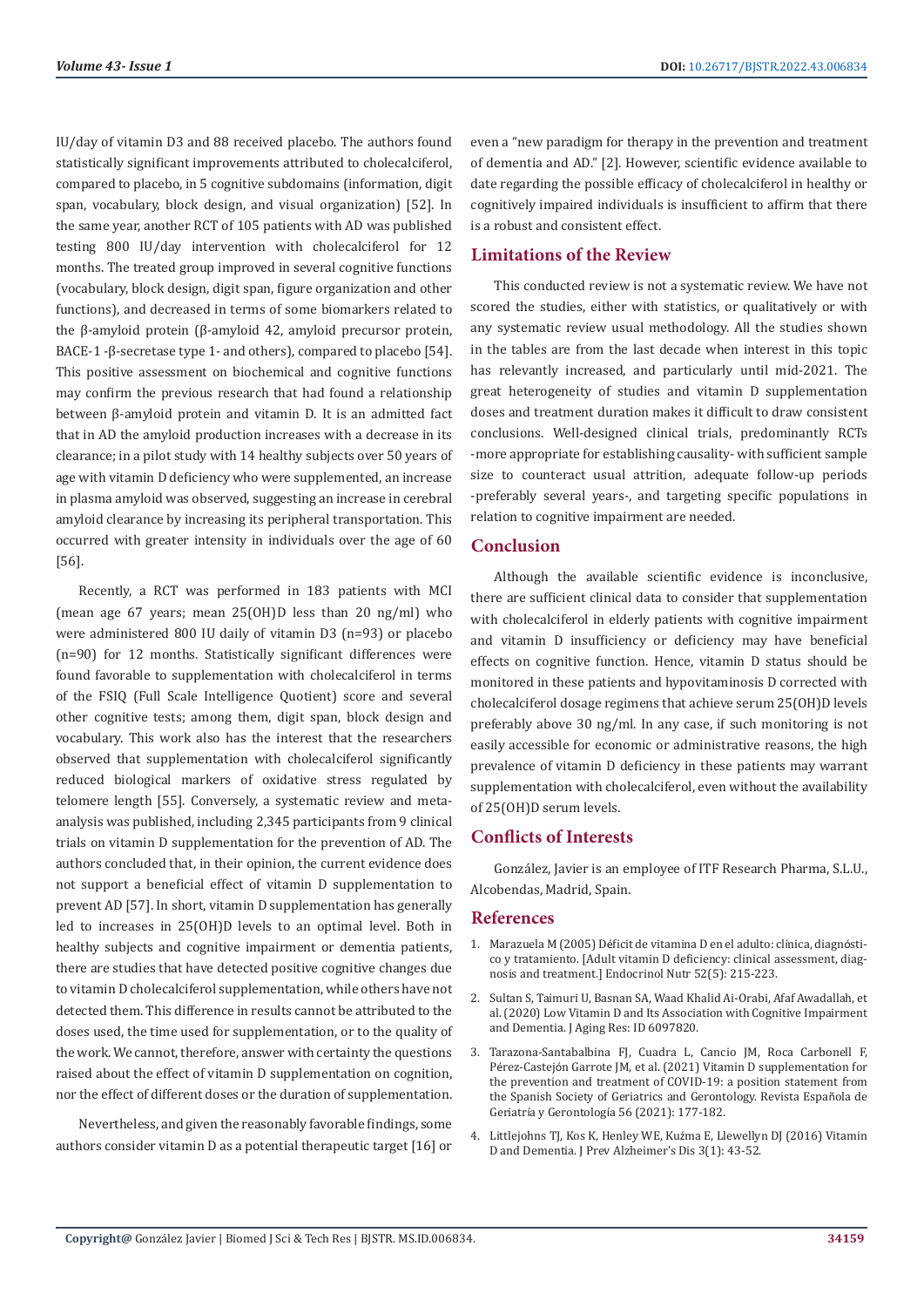- 5. [De Abreu, DF, Eyles D, Feron F \(2009\) Vitamin D, a neuro-immunomod](https://plu.mx/plum/a/?doi=10.1016/j.psyneuen.2009.05.023)[ulator: implications for neurodegenerative and autoimmune diseases.](https://plu.mx/plum/a/?doi=10.1016/j.psyneuen.2009.05.023)  [Psychoneuroendocrinology 34\(Suppl 1\): S265-S277.](https://plu.mx/plum/a/?doi=10.1016/j.psyneuen.2009.05.023)
- 6. Gáll Z, Szé[kely O \(2021\) Role of Vitamin D in Cognitive Dysfunction: New](https://www.ncbi.nlm.nih.gov/pmc/articles/PMC8620681/)  [Molecular Concepts and Discrepancies between Animal and Human](https://www.ncbi.nlm.nih.gov/pmc/articles/PMC8620681/)  [Findings. Nutrients 13\(11\): 3672.](https://www.ncbi.nlm.nih.gov/pmc/articles/PMC8620681/)
- 7. [Alexianu ME, Robbins E, Carswell S, SH Appel \(1998\) 1Alpha, 25 dihy](https://pubmed.ncbi.nlm.nih.gov/9452309/)[droxyvitamin D3-dependent up-regulation of calcium-binding proteins](https://pubmed.ncbi.nlm.nih.gov/9452309/)  [in motoneuron cells. J Neurosci Res 51\(1\): 58-66.](https://pubmed.ncbi.nlm.nih.gov/9452309/)
- 8. [Eyles DW, Burne TH, McGrath JJ \(2013\) Vitamin D, effects on brain devel](https://pubmed.ncbi.nlm.nih.gov/22796576/)[opment, adult brain function and the links between low levels of vitamin](https://pubmed.ncbi.nlm.nih.gov/22796576/)  [D and neuropsychiatric disease. Frontiers in neuroendocrinology 34\(1\):](https://pubmed.ncbi.nlm.nih.gov/22796576/)  [47-64.](https://pubmed.ncbi.nlm.nih.gov/22796576/)
- 9. [Groves NJ, McGrath JJ, Burne TH \(2014\) Vitamin D as a neurosteroid af](https://pubmed.ncbi.nlm.nih.gov/25033060/)[fecting the developing and adult brain. Annual review of nutrition 34:](https://pubmed.ncbi.nlm.nih.gov/25033060/)  [117-141.](https://pubmed.ncbi.nlm.nih.gov/25033060/)
- 10. [Moretti R, Morelli ME, Caruso P \(2018\) Vitamin D in Neurological Dis](https://pubmed.ncbi.nlm.nih.gov/30065237/)[eases: A Rationale for a Pathogenic Impact. Int J Mol Sci 19\(8\): 2245.](https://pubmed.ncbi.nlm.nih.gov/30065237/)
- 11. [Jean-Francois Chabas, Delphine Stephan, Tanguy Marqueste, Stephane](https://pubmed.ncbi.nlm.nih.gov/23741446/)  [Garcia, Marie-Noelle Lavaut, et al. \(2013\) Cholecalciferol \(vitamin D₃\)](https://pubmed.ncbi.nlm.nih.gov/23741446/)  [improves myelination and recovery after nerve injury. PLoS One 8\(5\):](https://pubmed.ncbi.nlm.nih.gov/23741446/)  [e65034.](https://pubmed.ncbi.nlm.nih.gov/23741446/)
- 12. [Bivona G, Gambino CM, Iacolino G, Ciaccio M \(2019\) Vitamin D and the](https://pubmed.ncbi.nlm.nih.gov/31142227/)  [nervous system. Neurological research 41\(9\): 827-835.](https://pubmed.ncbi.nlm.nih.gov/31142227/)
- 13. [Gezen-Ak D, Dursun E, Bilgic B, Hanagasi H, Ertan T, et al. \(2012\) Vita](https://pubmed.ncbi.nlm.nih.gov/23076256/)[min D receptor gene haplotype is associated with late-onset Alzheimer's](https://pubmed.ncbi.nlm.nih.gov/23076256/)  [disease. The Tohoku journal of experimental medicine 228\(3\): 189-196.](https://pubmed.ncbi.nlm.nih.gov/23076256/)
- 14. [Dursun E, Gezen-Ak D, Yilmazer S \(2011\) A novel perspective for Alz](https://pubmed.ncbi.nlm.nih.gov/20966550/)[heimer's disease: vitamin D receptor suppression by amyloid-beta and](https://pubmed.ncbi.nlm.nih.gov/20966550/)  [preventing the amyloid-beta induced alterations by vitamin D in cortical](https://pubmed.ncbi.nlm.nih.gov/20966550/)  [neurons. J Alzheimers Dis 23\(2\): 207-219.](https://pubmed.ncbi.nlm.nih.gov/20966550/)
- 15. Ł[ukaszyk E \(2018\) Bien Barkowska, K. Bien, B. Cognitive Functioning of](https://pubmed.ncbi.nlm.nih.gov/30115862/)  [Geriatric Patients: Is Hypovitaminosis D the Next Marker of Cognitive](https://pubmed.ncbi.nlm.nih.gov/30115862/)  [Dysfunction and Dementia. Nutrients 10\(8\): 1104.](https://pubmed.ncbi.nlm.nih.gov/30115862/)
- 16. [Patel P, Shah J \(2017\) Role of Vitamin D in Amyloid clearance via LRP-](https://pubmed.ncbi.nlm.nih.gov/28669880/)[1 upregulation in Alzheimer's disease: A potential therapeutic target? J](https://pubmed.ncbi.nlm.nih.gov/28669880/)  [Chem Neuroanat 85: 36-42.](https://pubmed.ncbi.nlm.nih.gov/28669880/)
- 17. Navarro Valverde C, Quesada Gomez JM (2014) Deficiencia de vitamina D en España. Realidad o mito? [Vitamin D deficiency in Spain. Reality or myth?. Rev Osteoporos Metab Miner 6 (Suppl 1): S5-10.
- 18. [Littlejohns TJ, Henley WE, Lang IA, Annweiler C, Beauchet O, et al. \(2014\)](https://www.ncbi.nlm.nih.gov/pmc/articles/PMC4153851/)  [Vitamin D and the risk of dementia and Alzheimer disease. Neurology](https://www.ncbi.nlm.nih.gov/pmc/articles/PMC4153851/)  [83\(10\): 920-928.](https://www.ncbi.nlm.nih.gov/pmc/articles/PMC4153851/)
- 19. [Miller JW, Harvey DJ, Beckett LA, Green R, Farias ST, et al. \(2015\) C. Vi](https://pubmed.ncbi.nlm.nih.gov/26366714/)[tamin D Status and Rates of Cognitive Decline in a Multiethnic Cohort of](https://pubmed.ncbi.nlm.nih.gov/26366714/)  [Older Adults. JAMA Neurol 72\(11\): 1295-1303.](https://pubmed.ncbi.nlm.nih.gov/26366714/)
- 20. [Karakis I, Pase MP, Beiser A, Booth SL, Jacques PF, et al. \(2016\) Associa](https://pubmed.ncbi.nlm.nih.gov/26890771/)[tion of Serum Vitamin D with the Risk of Incident Dementia and Subclin](https://pubmed.ncbi.nlm.nih.gov/26890771/)[ical Indices of Brain Aging: The Framingham Heart Study. J Alzheimers](https://pubmed.ncbi.nlm.nih.gov/26890771/)  [Dis 51\(2\): 451-461.](https://pubmed.ncbi.nlm.nih.gov/26890771/)
- 21. [Gail A Laughlin, Donna Kritz-Silverstein, Jaclyn Bergstrom, Emilie T](https://pubmed.ncbi.nlm.nih.gov/28505973/)  [Reas, Simerjot K Jassal, et al. \(2017\) Vitamin D Insufficiency and Cogni](https://pubmed.ncbi.nlm.nih.gov/28505973/)[tive Function Trajectories in Older Adults: The Bernardo Ranch Study. J](https://pubmed.ncbi.nlm.nih.gov/28505973/)  [Alzheimers Dis. 58\(3\): 871-883.](https://pubmed.ncbi.nlm.nih.gov/28505973/)
- 22. [Catherine Feart, Catherine Helmer, B](https://pubmed.ncbi.nlm.nih.gov/28522216/)énédicte Merle, François R Herrmann, Cé[dric Annweiler, et al. \(2017\) Associations of lower vitamin D](https://pubmed.ncbi.nlm.nih.gov/28522216/)  [concentrations with cognitive decline and long-term risk of dementia](https://pubmed.ncbi.nlm.nih.gov/28522216/)  [and Alzheimer's disease in older adults. Alzheimers Dement 13\(11\):](https://pubmed.ncbi.nlm.nih.gov/28522216/)  [1207-1216.](https://pubmed.ncbi.nlm.nih.gov/28522216/)
- 23. [Licher S, De Bruijn RFAG, Wolters FJ, Zillikens MC, Ikram MA, et al.](https://pubmed.ncbi.nlm.nih.gov/28984598/) [\(2017\) Vitamin D and the Risk of Dementia: The Rotterdam Study. J Alz](https://pubmed.ncbi.nlm.nih.gov/28984598/)[heimers Dis 60\(3\): 989-997.](https://pubmed.ncbi.nlm.nih.gov/28984598/)
- 24. [Sakuma M, Kitamura K, Endo N, Ikeuchi T, Yokoseki A, et al. \(2019\) Low](https://pubmed.ncbi.nlm.nih.gov/29948345/) [serum 25-hydroxyvitamin D increases cognitive impairment in elderly](https://pubmed.ncbi.nlm.nih.gov/29948345/) [people. J Bone Miner Metab 37\(2\): 368-375.](https://pubmed.ncbi.nlm.nih.gov/29948345/)
- 25. [Zugic Soares J, Pettersen R, Saltyte Benth J, Knapskog AB, Selb](https://pubmed.ncbi.nlm.nih.gov/31560030/)æk G, et al. [\(2019\) Higher Vitamin D Levels Are Associated with Better Attentional](https://pubmed.ncbi.nlm.nih.gov/31560030/) [Functions: Data from the NorCog Register. J Nutr Health Aging 23\(8\):](https://pubmed.ncbi.nlm.nih.gov/31560030/) [725-731.](https://pubmed.ncbi.nlm.nih.gov/31560030/)
- 26. [Da Rosa MI, Beck WO, Colonetti T, Budni J, Falchetti ACB, et al. \(2019\)](https://pubmed.ncbi.nlm.nih.gov/30821057/) [Association of vitamin D and vitamin B12 with cognitive impairment in](https://pubmed.ncbi.nlm.nih.gov/30821057/) [elderly 80 years or older: a cross-sectional study. J Hum Nutr Diet 32\(4\):](https://pubmed.ncbi.nlm.nih.gov/30821057/) [518-524.](https://pubmed.ncbi.nlm.nih.gov/30821057/)
- 27. [Palacios N, Scott T, Sahasrabudhe N, Gao X, Tucker KL \(2020\) Serum vi](https://pubmed.ncbi.nlm.nih.gov/30843772/)[tamin D and cognition in a cohort of Boston-area Puerto Ricans. Nutr](https://pubmed.ncbi.nlm.nih.gov/30843772/) [Neurosci 23\(9\): 688-695.](https://pubmed.ncbi.nlm.nih.gov/30843772/)
- 28. [Duchaine CS, Talbot D, Nafti M, Gigu](https://pubmed.ncbi.nlm.nih.gov/32016921/)ère Y, Dodin S, et al. (2020) Vitamin [D status, cognitive decline and incident dementia: the Canadian Study of](https://pubmed.ncbi.nlm.nih.gov/32016921/) [Health and Aging. Can J Public Health 111\(3\): 312-321.](https://pubmed.ncbi.nlm.nih.gov/32016921/)
- 29. [Lee DH, Chon J, Kim Y, Seo YK, Park EJ, et al. \(2020\) Association between](https://www.ncbi.nlm.nih.gov/pmc/articles/PMC7034713/) [vitamin D deficiency and cognitive function in the elderly Korean pop](https://www.ncbi.nlm.nih.gov/pmc/articles/PMC7034713/)[ulation: A Korean frailty and aging cohort study. Medicine \(Baltimore\)](https://www.ncbi.nlm.nih.gov/pmc/articles/PMC7034713/) [99\(8\): e19293.](https://www.ncbi.nlm.nih.gov/pmc/articles/PMC7034713/)
- 30. [Mokry LE, Ross S, Morris JA, Manousaki D, Forgetta V, et al. \(2016\) Ge](https://pubmed.ncbi.nlm.nih.gov/27856775/)[netically decreased vitamin D and risk of Alzheimer disease. Neurology](https://pubmed.ncbi.nlm.nih.gov/27856775/) [87\(24\): 2567-2574.](https://pubmed.ncbi.nlm.nih.gov/27856775/)
- 31. [Larsson SC, Traylor M, Markus HS, Micha](https://pubmed.ncbi.nlm.nih.gov/30200567/)ëlsson K (2018) Serum Para[thyroid Hormone, 25-Hydroxyvitamin D, and Risk of Alzheimer's Dis](https://pubmed.ncbi.nlm.nih.gov/30200567/)[ease: A Mendelian Randomization Study. Nutrients 10\(9\): 1243.](https://pubmed.ncbi.nlm.nih.gov/30200567/)
- 32. Olsson E, Byberg L, Karlströ[m B, Cederholm T, Melhus H, et al. \(2017\)](https://pubmed.ncbi.nlm.nih.gov/28202477/) [Vitamin D is not associated with incident dementia or cognitive impair](https://pubmed.ncbi.nlm.nih.gov/28202477/)[ment: an 18-y follow-up study in community-living old men. Am J Clin](https://pubmed.ncbi.nlm.nih.gov/28202477/) [Nutr 105\(4\): 936-943.](https://pubmed.ncbi.nlm.nih.gov/28202477/)
- 33. Maddock J, Zhou A, Cavadino A, Kuź[ma E, Bao Y, et al. \(2017\) Vitamin D](https://pubmed.ncbi.nlm.nih.gov/29038561/) [and cognitive function: A Mendelian randomisation study. Sci Rep 7\(1\):](https://pubmed.ncbi.nlm.nih.gov/29038561/) [13230.](https://pubmed.ncbi.nlm.nih.gov/29038561/)
- 34. [Dickens AP, Lang IA, Langa KM, Kos K, Llewellyn DJ \(2011\) Vitamin D,](https://pubmed.ncbi.nlm.nih.gov/21790207/) [cognitive dysfunction and dementia in older adults. CNS Drugs 25\(8\):](https://pubmed.ncbi.nlm.nih.gov/21790207/) [629-639.](https://pubmed.ncbi.nlm.nih.gov/21790207/)
- 35. [Annweiler C \(2016\) Vitamin D in dementia prevention. Ann N Y Acad Sci](https://pubmed.ncbi.nlm.nih.gov/27116242/) [1367\(1\): 57-63.](https://pubmed.ncbi.nlm.nih.gov/27116242/)
- 36. [Shen L, Ji HF \(2015\) Vitamin D deficiency is associated with increased](https://pubmed.ncbi.nlm.nih.gov/26231781/) [risk of Alzheimer's disease and dementia: evidence from meta-analysis.](https://pubmed.ncbi.nlm.nih.gov/26231781/) [Nutr J 14: 76.](https://pubmed.ncbi.nlm.nih.gov/26231781/)
- 37. [Kalra A, Teixeira AL, Diniz BS \(2020\) Association of Vitamin D Levels](https://pubmed.ncbi.nlm.nih.gov/32010921/) [with Incident All-Cause Dementia in Longitudinal Observational Stud](https://pubmed.ncbi.nlm.nih.gov/32010921/)[ies: A Systematic Review and Meta-analysis. J Prev Alzheimer's Dis 7\(1\):](https://pubmed.ncbi.nlm.nih.gov/32010921/) [14-20.](https://pubmed.ncbi.nlm.nih.gov/32010921/)
- 38. [Lopes da Silva S, Vellas B, Elemans S, Luchsinger J, Kamphuis P, et al.](https://pubmed.ncbi.nlm.nih.gov/24144963/) [\(2014\) Plasma nutrient status of patients with Alzheimer's disease: Sys](https://pubmed.ncbi.nlm.nih.gov/24144963/)[tematic review and meta-analysis. Alzheimers Dement 10\(4\): 485-502.](https://pubmed.ncbi.nlm.nih.gov/24144963/)
- 39. [Sommer I, Griebler U, Kien C, Auer S, Klerings I, et al. \(2017\) Vitamin](https://pubmed.ncbi.nlm.nih.gov/28086755/) [D deficiency as a risk factor for dementia: a systematic review and me](https://pubmed.ncbi.nlm.nih.gov/28086755/)[ta-analysis. BMC Geriatr 17\(1\): 16.](https://pubmed.ncbi.nlm.nih.gov/28086755/)
- 40. [Yang K, Chen J, Li X, Zhou Y \(2019\) Vitamin D concentration and risk of](https://pubmed.ncbi.nlm.nih.gov/31464906/) [Alzheimer disease: A meta-analysis of prospective cohort studies. Medi](https://pubmed.ncbi.nlm.nih.gov/31464906/)[cine \(Baltimore\) 98\(35\): e16804.](https://pubmed.ncbi.nlm.nih.gov/31464906/)